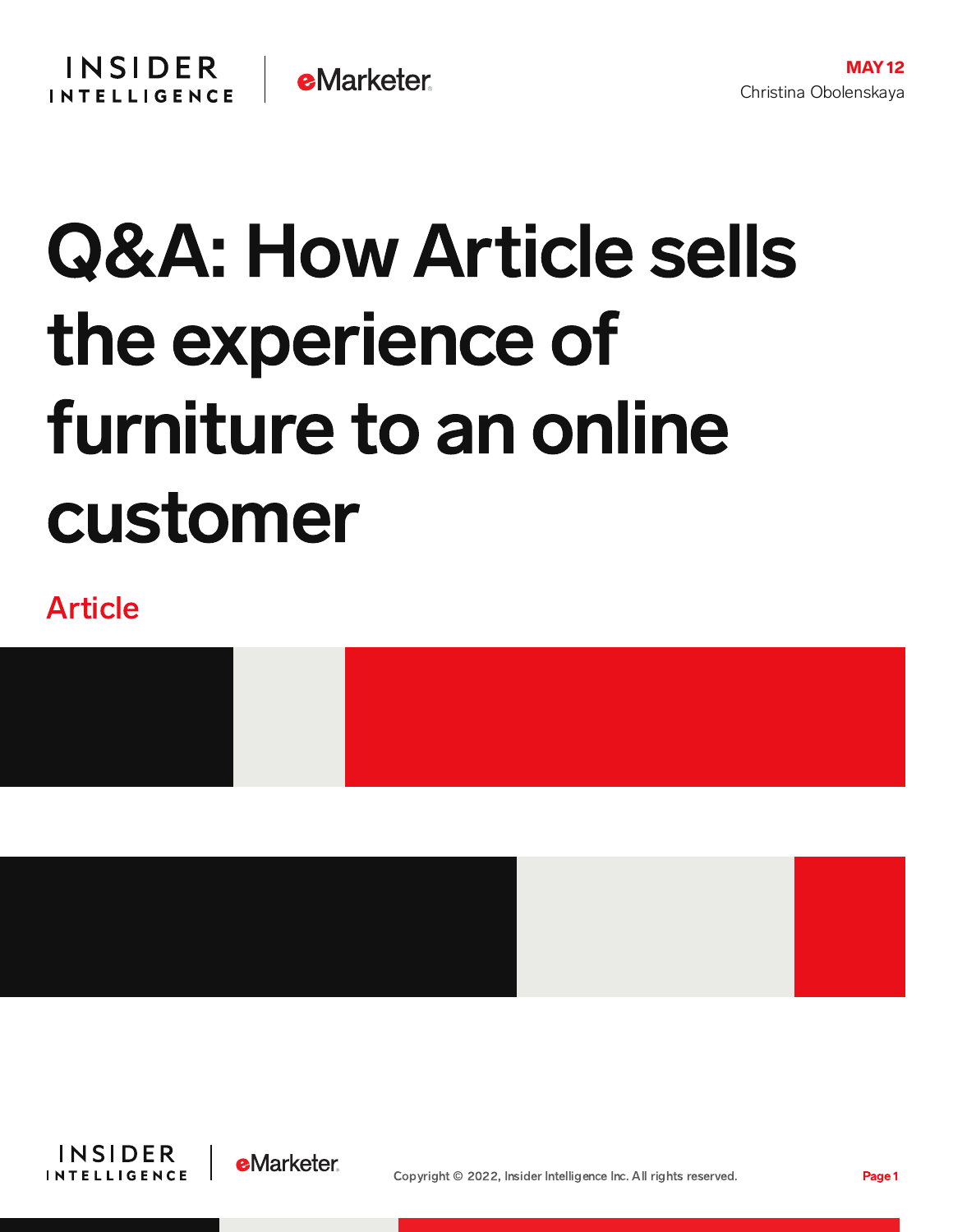## Duncan Blair

#### SVP of Marketing, Support, and Sales at Article



Article is a DTC company that sells a range of furniture products from sofas to outdoor to decor pieces. Insider Intelligence spoke with Duncan Blair, SVP of Marketing, Support and Sales, about best strategies to convey to customers the "feel" of products and shoppable video.

### Insider Intelligence: How do you convey the experience and feel of furniture products to customers online?

Duncan Blair: A lot of consumers' default desire is to want to sit on a sofa, but we like to turn it around and ask, "What are the things that we can do online that you can't do in store?" One



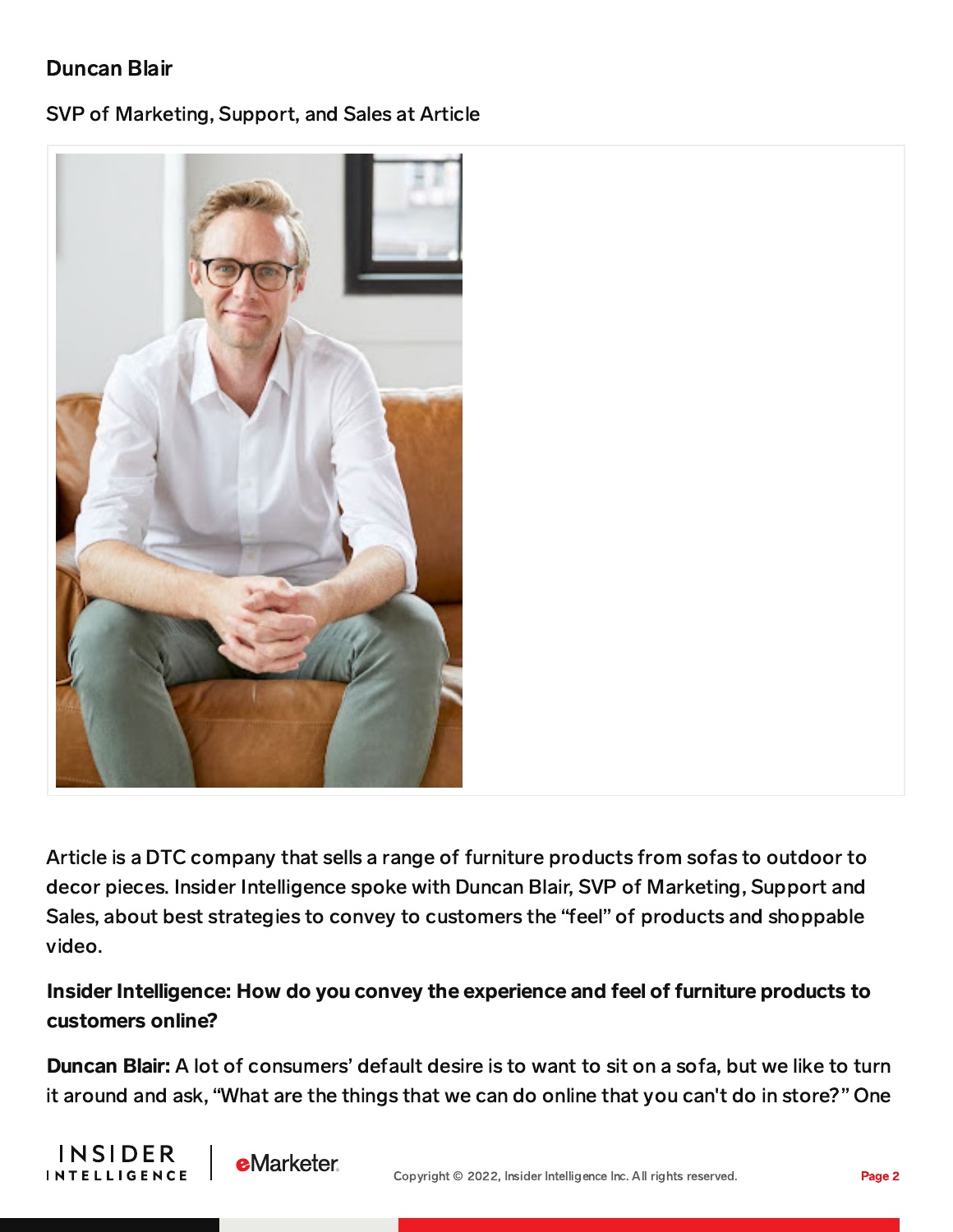thing that we work really hard on is showing off user-generated content, in particular photography. Photos from our customers showing our products in their spaces gives customers a sense of the variety of styles that the product suits.

Our reviews are another piece of user-generated content that we work really hard on. Some of our products have more than 2,000 reviews. We treat that review system really carefully and make sure that we are collecting honest feedback from customers.

The third thing is investing in our 40-person in-house creative team. Our studio is constantly trying to think about how to capture details of products to make sure that people have a good sense of materiality, dimensions, and all the other things that you look for when you go into a store to pick out furniture.

#### II: How does video fit into your marketing strategies?

DB: We see video as part of our mix: When you think about how to translate qualities of a furniture piece that you might be looking for from an in-store experience into an online environment, video can help with seeing how products react to just simple things like people sitting on them or jumping on them.

Short-form video (for example, a 10-second video showing off a product feature or a 45second room transformation video on Instagram) is how we are pushing the medium forward, both on our website and social channels to show off products. You can see a lot of videos of our new outdoor collection with models relaxing or enjoying the furniture because we wanted to show it in use and for people to get a sense of what it would be like to host a dinner party.

The other thing that we've been experimenting with is partnering with influencers and content creators to create the short-form video for us to show off products in use or create more educational content around how you might like to style a certain piece or what it goes with their outfits into a broadest of styling.

#### II: How is Article different from other ecommerce furniture companies?

DB: The investments that we've made in our own delivery team is an important part of the shopping experience in a way that makes us pretty different from going into a High Street retailer or furniture retailer and having a guy six weeks later in a white truck show up with a sofa in a plastic bag.

We're making a lot of investments in that after-sale piece of our promise. We're one of the few furniture companies that will give you a delivery ETA at the point of purchase before you